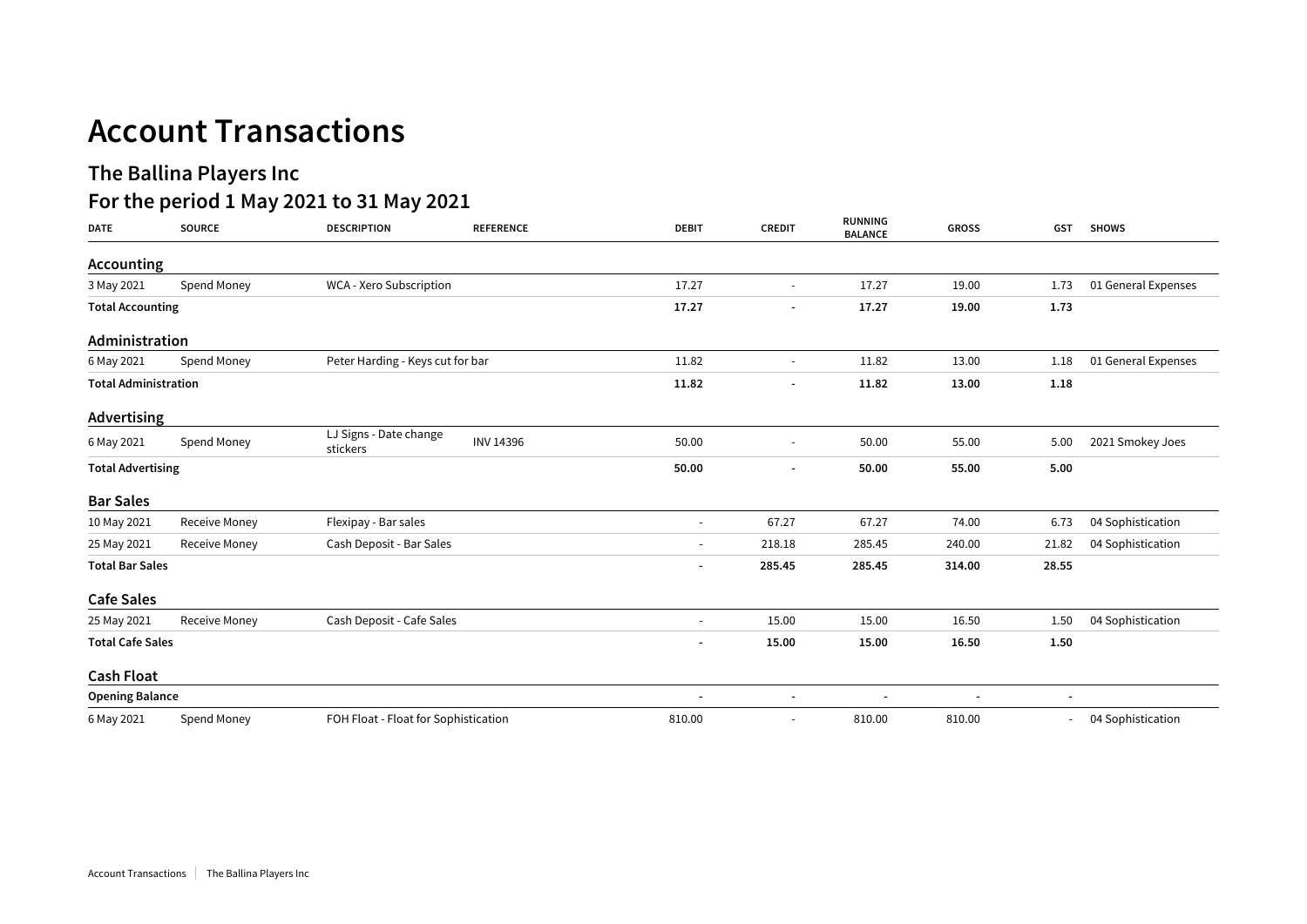| DATE                                 | <b>SOURCE</b>                            | <b>DESCRIPTION</b>                | <b>REFERENCE</b> | <b>DEBIT</b>             | <b>CREDIT</b>            | <b>RUNNING</b><br><b>BALANCE</b> | <b>GROSS</b>             | GST                      | <b>SHOWS</b>        |
|--------------------------------------|------------------------------------------|-----------------------------------|------------------|--------------------------|--------------------------|----------------------------------|--------------------------|--------------------------|---------------------|
| 25 May 2021                          | Receive Money                            | Cash Deposit - Float Return       |                  |                          | 810.00                   | $\overline{\phantom{a}}$         | (810.00)                 |                          | 04 Sophistication   |
| <b>Total Cash Float</b>              |                                          |                                   |                  | 810.00                   | 810.00                   | $\overline{\phantom{a}}$         | $\overline{\phantom{a}}$ | $\overline{\phantom{a}}$ |                     |
| <b>Closing Balance</b>               |                                          |                                   |                  | $\overline{a}$           | $\overline{\phantom{a}}$ | $\overline{\phantom{a}}$         | $\overline{\phantom{a}}$ | $\overline{\phantom{a}}$ |                     |
| Cleaning                             |                                          |                                   |                  |                          |                          |                                  |                          |                          |                     |
| 6 May 2021                           | Spend Money                              | Merry Minions - April<br>Cleaning | <b>INV 2105</b>  | 327.27                   |                          | 327.27                           | 360.00                   | 32.73                    | 01 General Expenses |
| <b>Total Cleaning</b>                |                                          |                                   |                  | 327.27                   |                          | 327.27                           | 360.00                   | 32.73                    |                     |
| <b>Cost of Sales - Bar</b>           |                                          |                                   |                  |                          |                          |                                  |                          |                          |                     |
| 6 May 2021                           | Spend Money                              | Peter Harding - Milk and Lime     |                  | 2.92                     | $\sim$                   | 2.92                             | 2.92                     | $\sim$                   | 04 Sophistication   |
| <b>Total Cost of Sales - Bar</b>     |                                          |                                   | 2.92             |                          | 2.92                     | 2.92                             | $\overline{\phantom{a}}$ |                          |                     |
| <b>Cost of Sales - Tickets</b>       |                                          |                                   |                  |                          |                          |                                  |                          |                          |                     |
| 27 May 2021                          | <b>Receive Money</b>                     | Try Booking - Ticket Fees May     |                  | 361.64                   | $\sim$                   | 361.64                           | 397.80                   | 36.16                    | 2021 Smokey Joes    |
| <b>Total Cost of Sales - Tickets</b> |                                          |                                   | 361.64           |                          | 361.64                   | 397.80                           | 36.16                    |                          |                     |
| <b>Costumes</b>                      |                                          |                                   |                  |                          |                          |                                  |                          |                          |                     |
| 28 May 2021                          | Spend Money                              | Liz Van Eck - Costumes            |                  | 44.36                    | $\overline{\phantom{a}}$ | 44.36                            | 48.80                    | 4.44                     | 2021 Smokey Joes    |
| 28 May 2021                          | Spend Money                              | Ann Usov - dress                  |                  | 72.73                    | $\overline{\phantom{a}}$ | 117.09                           | 80.00                    | 7.27                     | 2021 Smokey Joes    |
| <b>Total Costumes</b>                |                                          |                                   |                  | 117.09                   | $\overline{\phantom{a}}$ | 117.09                           | 128.80                   | 11.71                    |                     |
| <b>Decorations</b>                   |                                          |                                   |                  |                          |                          |                                  |                          |                          |                     |
| 28 May 2021                          | Spend Money                              | Copy That - Retention<br>posters  | INV 11829 11787  | 200.00                   |                          | 200.00                           | 220.00                   | 20.00                    | 01 General Expenses |
| <b>Total Decorations</b>             |                                          |                                   | 200.00           | $\overline{\phantom{a}}$ | 200.00                   | 220.00                           | 20.00                    |                          |                     |
|                                      | <b>Furniture &amp; Equipment at Cost</b> |                                   |                  |                          |                          |                                  |                          |                          |                     |
| <b>Opening Balance</b>               |                                          |                                   |                  | 119,026.40               | $\overline{\phantom{a}}$ | 119,026.40                       |                          |                          |                     |
| 28 May 2021                          | Spend Money                              | Michael Sheehan - Table Base      |                  | 170.45                   |                          | 119,196.85                       | 187.50                   | 17.05                    | 01 General Expenses |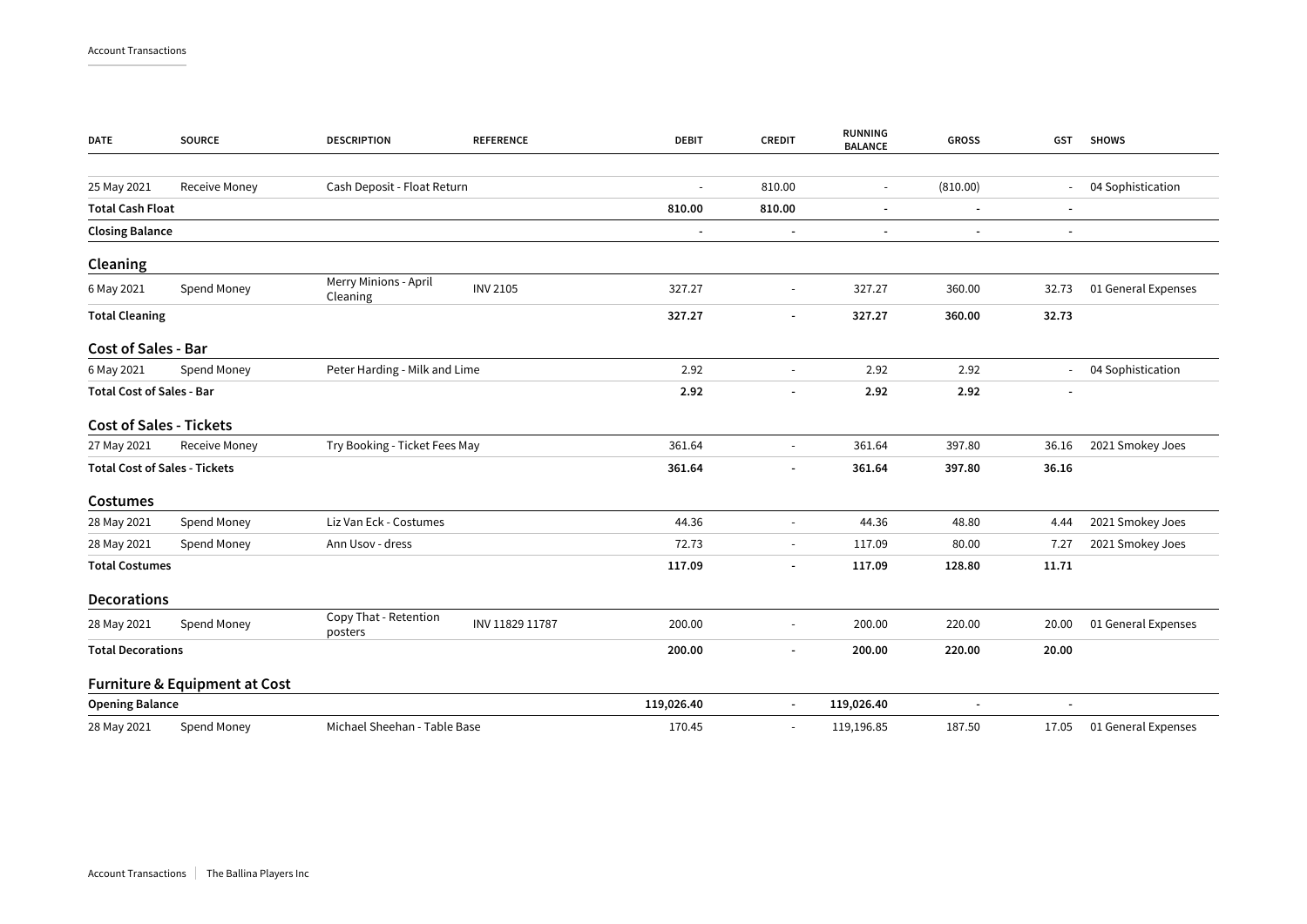| <b>DATE</b>                          | <b>SOURCE</b>                       | <b>DESCRIPTION</b>                | <b>REFERENCE</b>                                    | <b>DEBIT</b>   | <b>CREDIT</b>  | <b>RUNNING</b><br><b>BALANCE</b> | <b>GROSS</b> | GST                      | <b>SHOWS</b>        |
|--------------------------------------|-------------------------------------|-----------------------------------|-----------------------------------------------------|----------------|----------------|----------------------------------|--------------|--------------------------|---------------------|
| 28 May 2021                          | Spend Money                         | Lynn Gough - Green Room Microwave |                                                     | 144.55         | $\overline{a}$ | 119,341.40                       | 159.00       | 14.45                    | 01 General Expenses |
|                                      | Total Furniture & Equipment at Cost |                                   |                                                     | 315.00         | $\blacksquare$ | 119,341.40                       | 346.50       | 31.50                    |                     |
|                                      |                                     |                                   |                                                     |                |                |                                  |              |                          |                     |
| <b>Closing Balance</b>               |                                     |                                   |                                                     | 119,341.40     | $\overline{a}$ | 119,341.40                       |              | $\overline{\phantom{a}}$ |                     |
| <b>Gifts &amp; Condolences</b>       |                                     |                                   |                                                     |                |                |                                  |              |                          |                     |
| 4 May 2021                           | Spend Money                         | Ellen Goodger                     | Australian Seabird Rescue - Donation on behalf of   | 268.18         | $\blacksquare$ | 268.18                           | 295.00       | 26.82                    | 2021 Girls Weekend  |
| <b>Total Gifts &amp; Condolences</b> |                                     |                                   |                                                     | 268.18         |                | 268.18                           | 295.00       | 26.82                    |                     |
| <b>Membership Fees</b>               |                                     |                                   |                                                     |                |                |                                  |              |                          |                     |
| 31 May 2021                          | Receive Money                       | fee                               | Isaiah Galloway - Junior Membership and application | ÷.             | 9.09           | 9.09                             | 10.00        | 0.91                     | 01 General Expenses |
| <b>Total Membership Fees</b>         |                                     |                                   |                                                     | 9.09           | 9.09           | 10.00                            | 0.91         |                          |                     |
| Postage                              |                                     |                                   |                                                     |                |                |                                  |              |                          |                     |
| 28 May 2021                          | Spend Money                         | Michael Sheehan - Postage         |                                                     | 17.68          | ÷,             | 17.68                            | 19.45        | 1.77                     | 2021 Clue           |
| <b>Total Postage</b>                 |                                     |                                   |                                                     | 17.68          |                | 17.68                            | 19.45        | 1.77                     |                     |
| <b>Raffle Prizes</b>                 |                                     |                                   |                                                     |                |                |                                  |              |                          |                     |
| 28 May 2021                          | Spend Money                         | Diana Mason - Chocolates          |                                                     | 98.64          | L,             | 98.64                            | 108.50       | 9.86                     | 2021 Smokey Joes    |
| <b>Total Raffle Prizes</b>           |                                     |                                   | 98.64                                               |                | 98.64          | 108.50                           | 9.86         |                          |                     |
| <b>Rent Received</b>                 |                                     |                                   |                                                     |                |                |                                  |              |                          |                     |
| 27 May 2021                          | <b>Receive Money</b>                | Cash & Cheques - INV 20211003     |                                                     | $\blacksquare$ | 345.45         | 345.45                           | 380.00       | 34.55                    | 04 Sophistication   |
| <b>Total Rent Received</b>           |                                     |                                   |                                                     | 345.45         | 345.45         | 380.00                           | 34.55        |                          |                     |
|                                      | <b>Repairs and Maintenance</b>      |                                   |                                                     |                |                |                                  |              |                          |                     |
| 28 May 2021                          | Spend Money                         | walls                             | Lynn Gough - Paint and equipment for auditorium     | 672.75         | $\blacksquare$ | 672.75                           | 740.02       | 67.27                    | 01 General Expenses |
| <b>Total Repairs and Maintenance</b> |                                     |                                   | 672.75                                              | ٠              | 672.75         | 740.02                           | 67.27        |                          |                     |
| <b>Royalties</b>                     |                                     |                                   |                                                     |                |                |                                  |              |                          |                     |